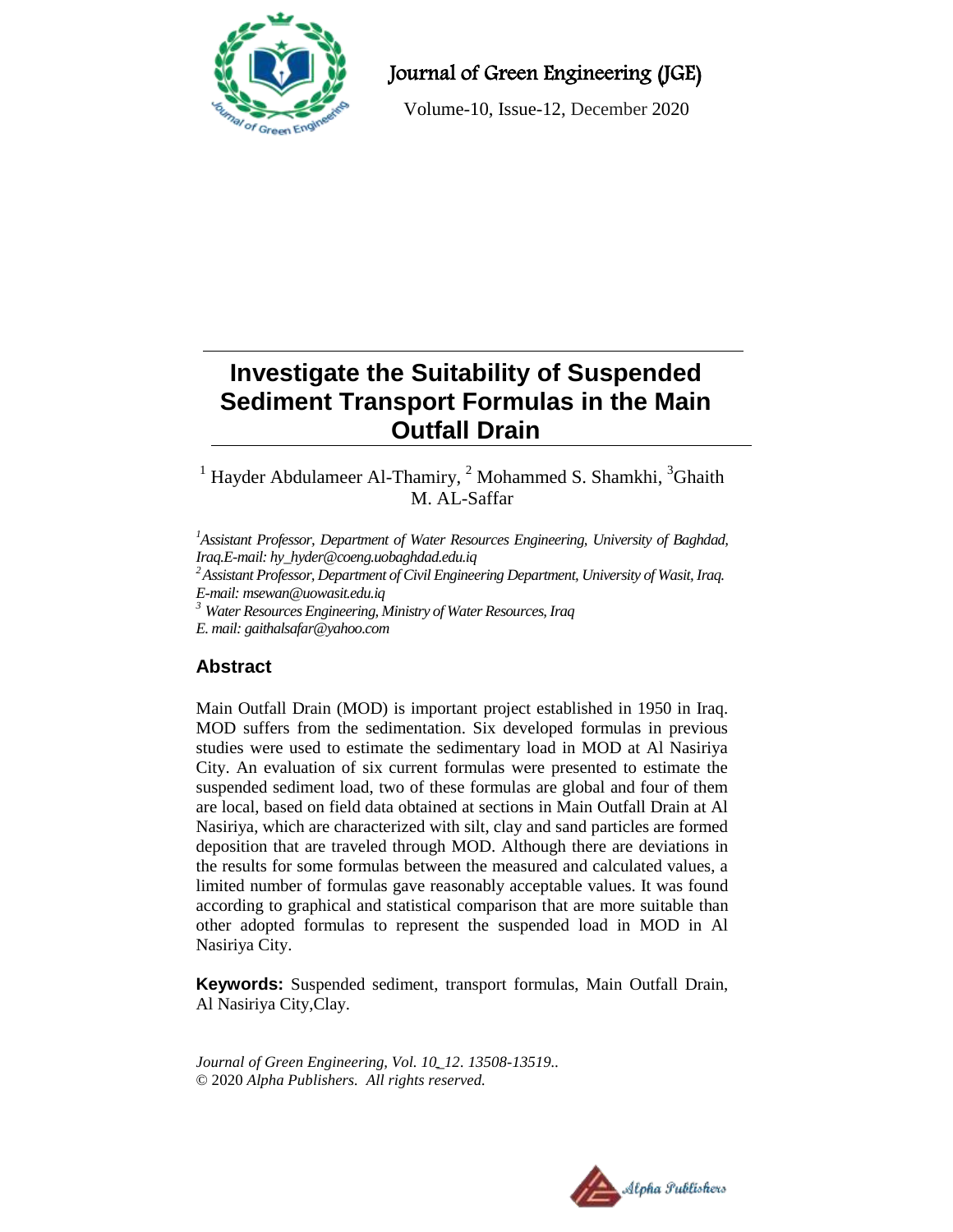#### **1 Introduction**

There are three main rivers in Iraq, Tigris and Euphrates, the third one is important project established in 1950, it's known as MOD (Main Outfall Drain).The MOD intersects with the Euphrates River at Al Nasiriya City by pumping system with a syphon to ensure discharged the water freely below the Euphrates River.Carried out the study on one of the Asian rivers as a result of its great effect by climate change. One of the objectives of the study is to identify and describe the flow of suspended sediments in main reach of river in the short term as well as through the construction of dams. The study proved and through daily simulations and in presence of dams where the sediments were 106.9 million tons in the outlets of the main tributaries. As for the climate change in the case of dams, it decreased to 84.5 tons. prepared a study in southeast Ireland for two low-level dams, it was included the investigation of the discharge of the suspended load under and over two dams .It was used to find out the storage of sediments from the balance of those sediments. The results also showed that 68% of the sediments in that region occur in high discharges and it is possible to control the movement of those sediments that occur at the end of the reach which depend on the sediments of upstream of it.

Since most of the proposed formulas for sediment discharge were chosen based on data developed and collected in laboratories or depended of limited data, that's why little is known on performance in reference with measured flow and sediment data in rivers[1-9].

The current load is divided into two movement, bed load and suspended load. There is a lot of sediment transport formulas that's available, the performance of the existing formulas in reference with measured flow and sediment data in natural rivers is un known. Hence, the use of field data is very important in making more real estimation and selection of sediment transport formulas for a specific river condition. Suspended sediment discharge formulas are investigated in this paper depending on field data collected from the Main Outfall Drain (MOD) southern Iraq as shown in Figure1.

#### **2 Description of Study Area**

Study area extends from the area which is located at Latitude:31°2′12.86″N, Longitude: 46°19′17.66″E (East of the AL Nasiriya City) to the upstream of pumping station which is located at Latitude: 3058′29.09″N, Longitude: 4620′3.82″E.Then,the path of study area continues to extend to 30°53'23.09"N, 46°21'34.65"E at station 150.

Data collected from the field survey are the most important elements of any flow channel analysis. A field survey was conducted along the study area of 20000 m in the flow channel, and eight stations were chosen, starting from section 167 north of Nasiriya towards section 150 south of Al Nasiriya city. It includes the measurement of suspended load in MOD at upstream

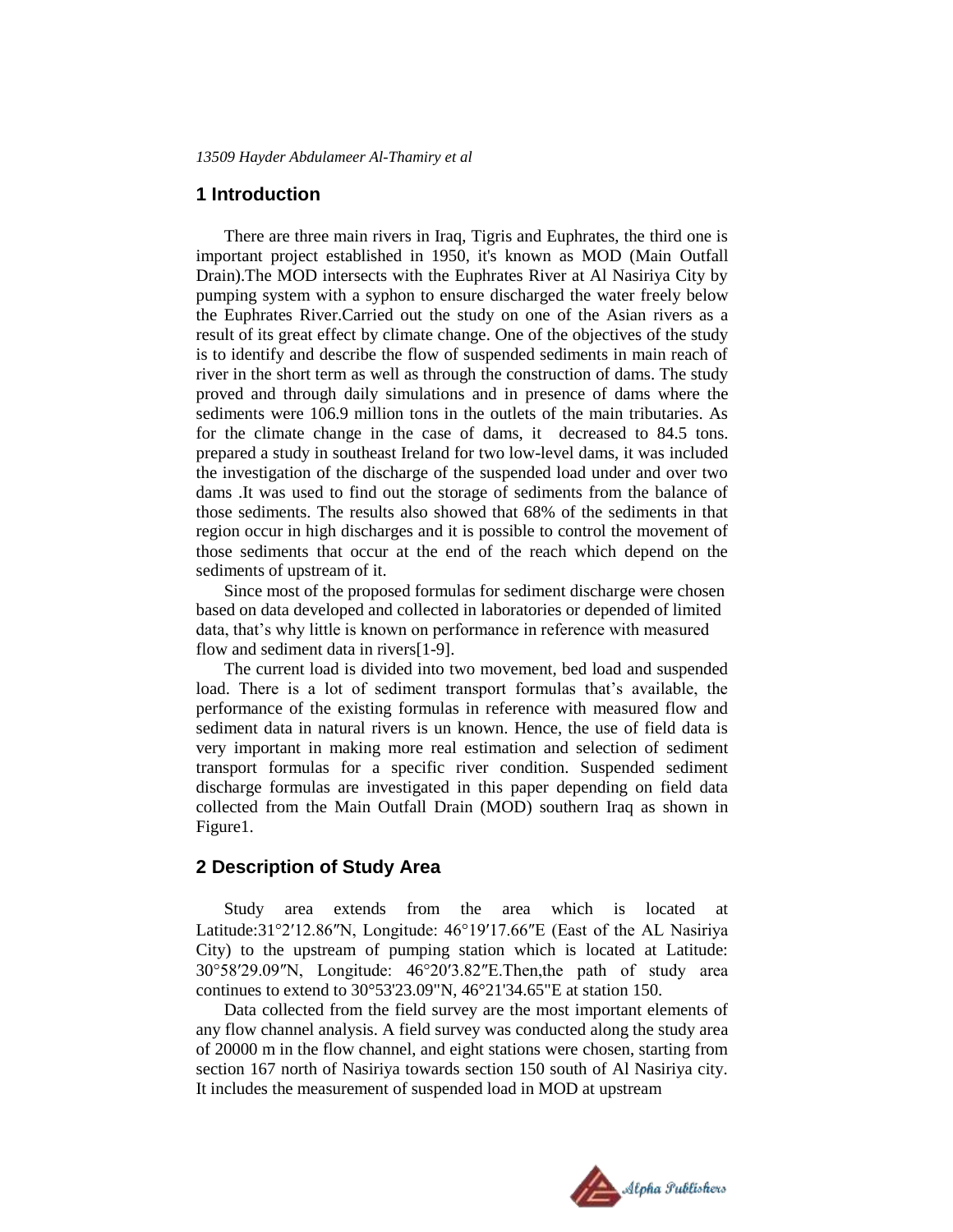*Investigate the Suitability of Suspended Sediment Transport Formulas in the Main Outfall Drain 13510*



and downstream of the pump station as shown in (Table 1) and Figure 2.area.

**Figure 1** Location of the study site.

**Table** 1 Locations of the suspended load sampling in the present study.

| Location of sampling | Description of location                                             |
|----------------------|---------------------------------------------------------------------|
| Group one            | This location is starting from<br>$(\sec 167)$ towards $(\sec 161)$ |
| Group two            | This location is starting from<br>(sec $156$ ) towards (sec $150$ ) |
|                      |                                                                     |



**Figure 2** Scheme of sampling locations in the study area.

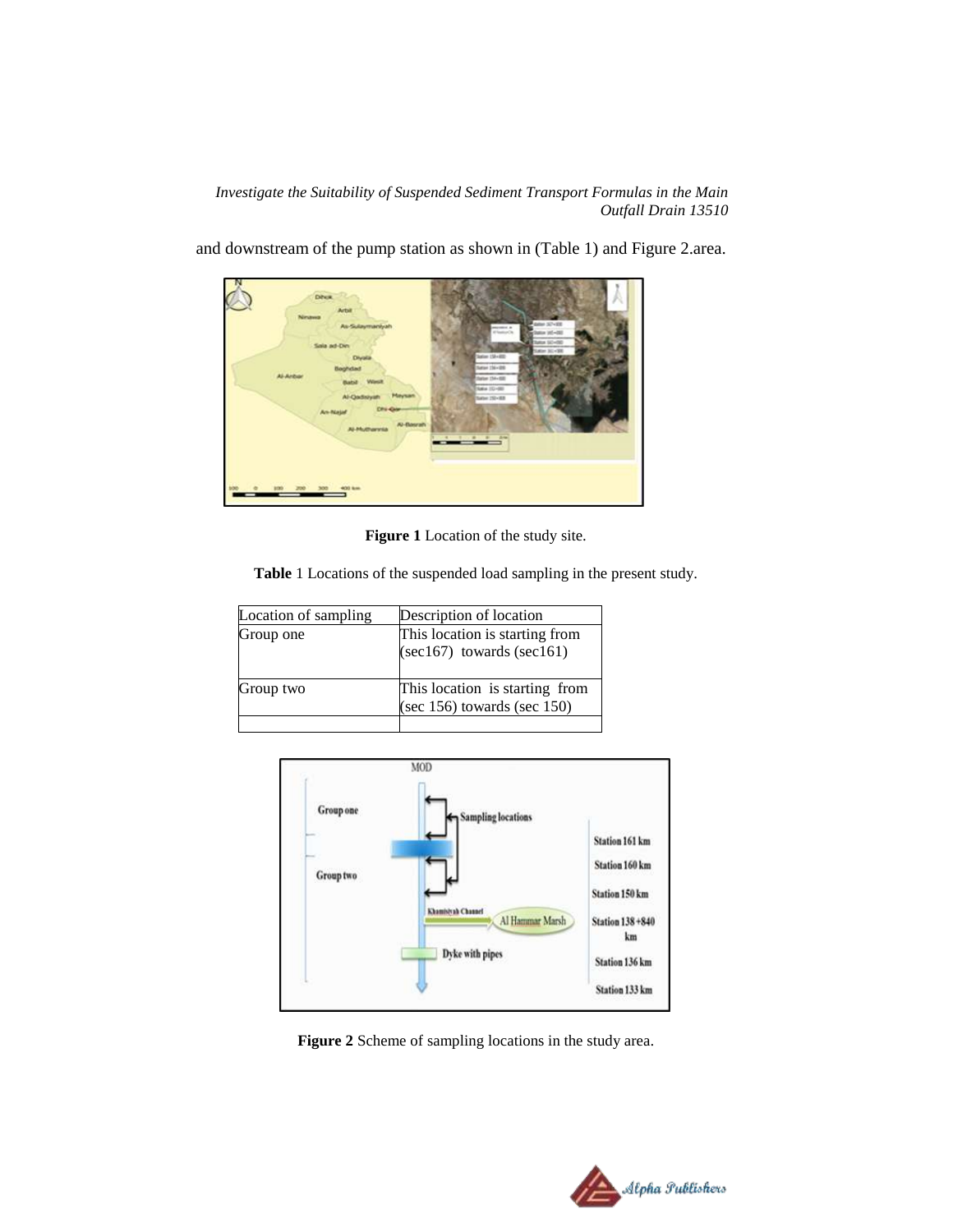#### **3 Bed Materials and Suspended Sediment Data**

The field work was done to collect all necessary data and information relevant to the aims of this study along the MOD which contains: the geometry of each selected section included top width and flow depth, water discharge and velocity at all determined sections using ADCP (AcousticDopplerCurrent profile), representative samples of the bed material taken by (grape devise) from the river bed and Integrated samples of the suspended sediment at 3 places in each station (1/4,1/2,3/4) of the MOD width. A detailed analysis was performed of the samples taken for the suspended sediment, the surface layer material of the river bed. This analysis showed that the surface material consist of silty clay soil as shown in (Table 2). With median size of 0.04mm to 0.0517 mm over the reach. In addition to the bed and suspended sediment samples water discharge, the channel area, channel width and average concentration in each station were measured as presented in (Table 3, 4 )and Figure 3. All the mentioned data were used to estimate the suspended sediment discharge. Also, the results will be used to compare the measurements with the available formulas.

| <b>Station</b> | Coarse<br>soil $(\%)$ | Fine soil $(\%)$ | Specific<br>gravity |      |
|----------------|-----------------------|------------------|---------------------|------|
| (km)           | sand                  | clay             | silt                |      |
| 167            | 11.4                  | 30.6             | 58                  | 2.66 |
| 165            | 3.9                   | 43.1             | 53                  | 2.65 |
| 163            | 5.2                   | 43.8             | 51                  | 2.68 |
| 161            | 6.4                   | 42.7             | 50.9                | 2.6  |
| 156            | 4.8                   | 43.2             | 52                  | 2.66 |
| 154            | 9.7                   | 34.9             | 55.4                | 2.65 |
| 152            | 8.9                   | 35.1             | 56                  | 2.68 |
| 150            | 10.1                  | 39.1             | 50.8                | 2.66 |

**Table 2** Percentage of sand, clay and silt and and specific gravity of the bed material in MOD within the study area

**Table 3** Bed material characteristics over the MOD reach

| <b>Station</b> | $d_{35}$ | $d_{50}$ | $d_{65}$ | $d_{90}$ |
|----------------|----------|----------|----------|----------|
| (Km)           | (mm)     | (mm)     | (mm)     | (mm)     |
| 167            | 0.005    | 0.0481   | 0.058    | 0.0711   |
| 165            | 0.014    | 0.0519   | 0.06     | 0.1028   |
| 163            | 0.005    | 0.0489   | 0.064    | 0.0976   |
| 161            | 0.015    | 0.0517   | 0.063    | 0.0976   |
| 156            | 0.009    | 0.045    | 0.056    | 0.078    |

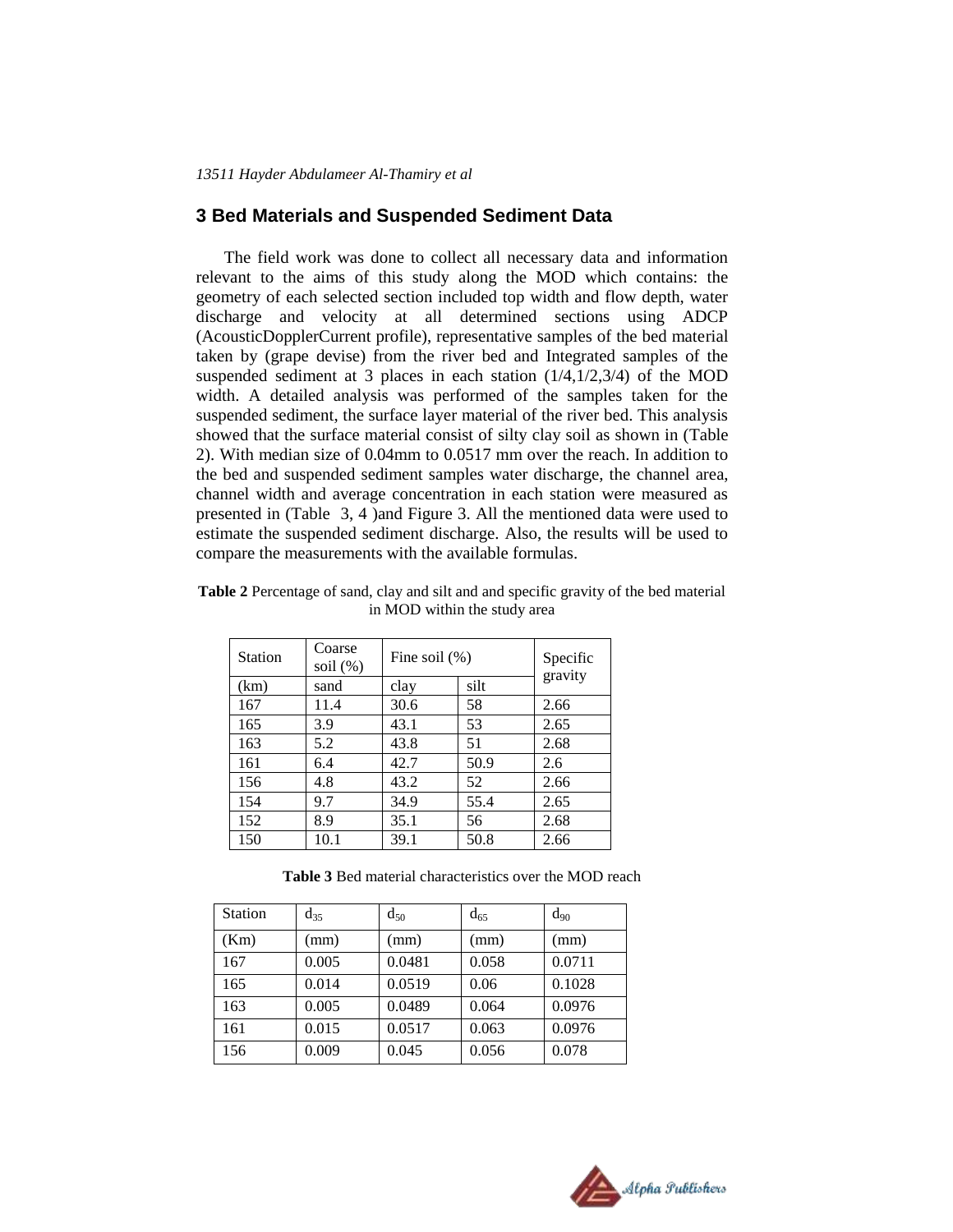*Investigate the Suitability of Suspended Sediment Transport Formulas in the Main Outfall Drain 13512*

| 154 | 0.01      | 0.04  | 0.055 | 0.075 |
|-----|-----------|-------|-------|-------|
| 152 | 0.0065    | 0.042 | 0.055 | 0.07  |
| 150 | $0.011\,$ | 0.043 | 0.065 | 0.08  |

**Table 4** Concentration of suspended sediment and flow characteristics over the MOD reach.

| <b>Station</b> | Date of<br>sampling | Average<br>C | Q         | Rh   | Area              | V       |
|----------------|---------------------|--------------|-----------|------|-------------------|---------|
| (Km)           |                     | (ppm)        | $(m^3/s)$ | (m)  | (m <sup>2</sup> ) | (m/sec) |
|                |                     |              |           |      |                   |         |
| 167            | 12/12/2018          | 334          | 58        | 2.76 | 234               | 0.203   |
| 165            | 12/12/2018          | 325          | 50        | 2.8  | 246               | 0.201   |
| 163            | 13/12/2018          | 314          | 60        | 2.58 | 298               | 0.152   |
| 161            | 16/12/2018          | 324          | 52        | 4.2  | 341               | 0.287   |
| 156            | 16/12/2018          | 374          | 59        | 2.34 | 192               | 0.123   |
| 154            | 2/1/2019            | 302          | 25        | 2.7  | 203               | 0.168   |
| 152            | 4/1/2019            | 314          | 33        | 2.69 | 197               | 0.204   |
| 150            | 10/1/2019           | 332          | 39        | 2.3  | 191               | 0.204   |



**Figure 3** Grain size Distribution of the study reach stations.

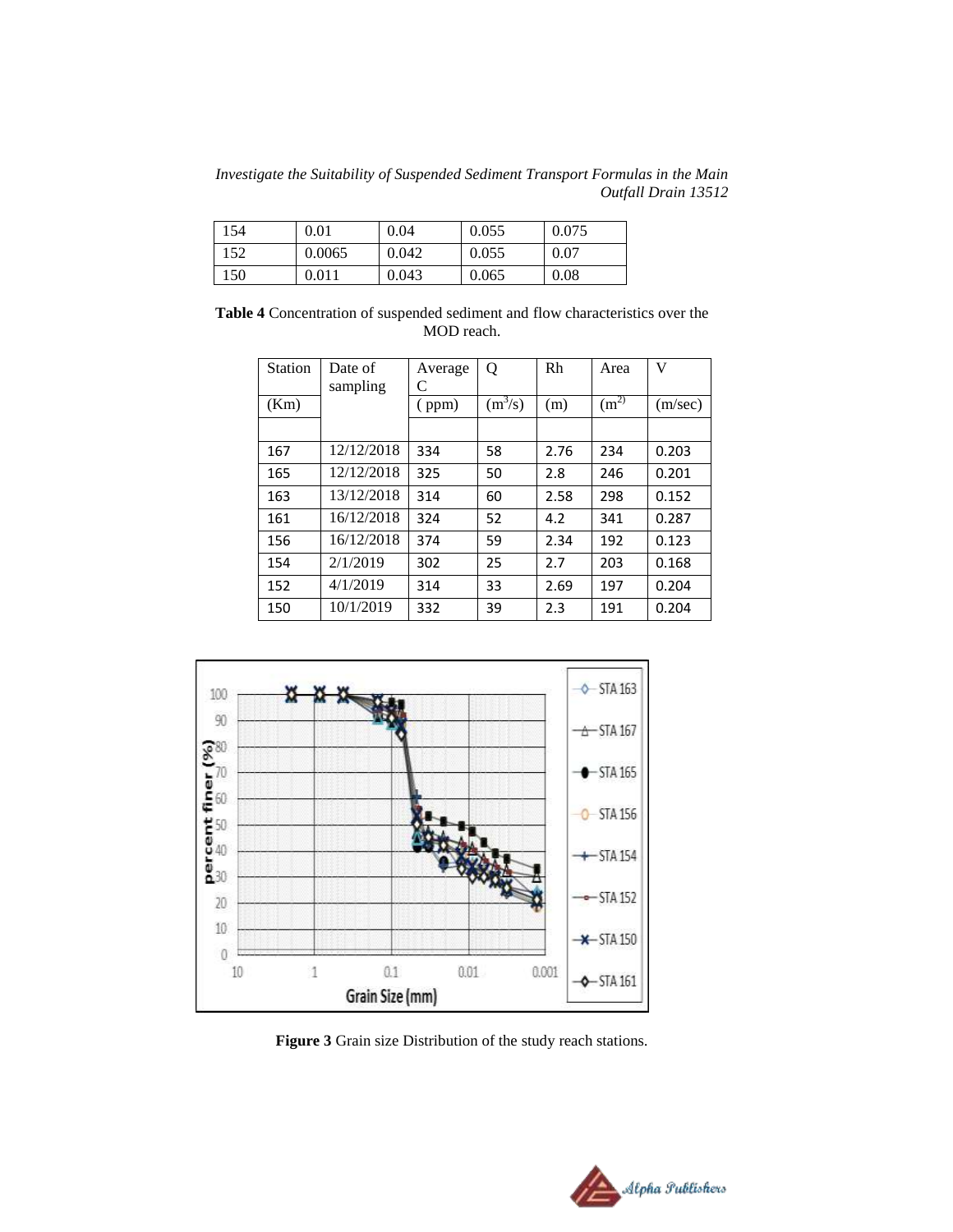*13513 Hayder Abdulameer Al-Thamiry et al*

#### **4 Methodology**

#### *4.1 Investigating the suitability of the available suspended sediment transport formulas*

Most of the existing formulas were developed depending on laboratory data or on data from specific rivers. Hence, these formulas may give a good matching with observations in some reaches and poor in other.

#### *4.2 Comparisons using Statistical Methods.*

In order to evaluate the accuracy of the six mentioned formulas three methods are used by comparing the

Observed suspended sediment discharge with the computed by the adopted formulas.

• Comparison using Percentage of Error

Percentage of error or Percent error shows the difference between an approximate value and an exact or known value as a percentage. It is used in science to report the difference between a measured value and exact value. It's a good way to gauge how close a measured value is to an exact value.

Percentage of error  $=\frac{o}{c}$  $\frac{ea \text{ QS}-compute \text{ QS}}{Observed \text{ QS}} \times 100 \quad \ldots (1)$ 

• Comparison using Mean normalized error.

Mean normalized error or mean square error were used in order to choose the best formula

 $MNE =$  $\mathbf 1$  $\frac{00}{j}$   $\Sigma_{j=1}^{j}|Observed\ Qs-computed\ Qs/Observed\ Qs|...$  (2) In which  $J = no$ . of data used

• Discrepancy Ratio:

The discrepancy ratio was used to evaluate the difference between the Observed and the Computed values, it is defined as:

Discrepancy Ratio  $=\frac{c}{2}$ 0

The computed value will be identical to the observed if the discrepancy ratio closes to one. The computed value will be overestimated if the discrepancy ratio is over one, and the computed value will be underestimated if the Discrepancy ratio is smaller than one.



... (3)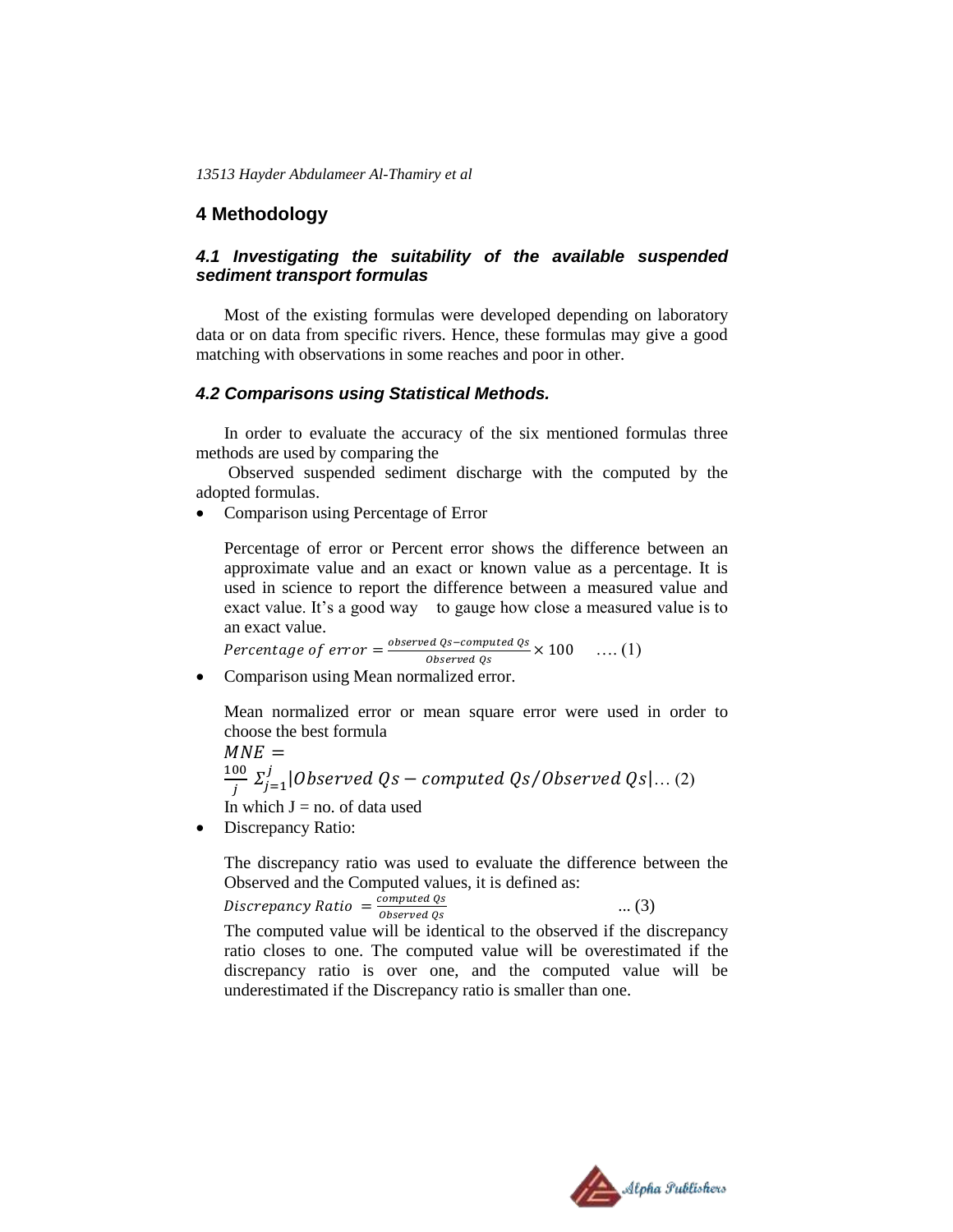*Investigate the Suitability of Suspended Sediment Transport Formulas in the Main Outfall Drain 13514*

#### *4.3 Graphical Comparison*

 Comparison of the rating curves of predicted sediment discharge versus water discharge, and the predicted sediment discharge versus with the observed values are made.

#### **5 Results**

The predicted suspended sediment load for the Six developed formulas in previous studies[1][2][3][4][6][7] are presented in (Table 5).

**Table 5** Observed and computed suspended sediment discharges (kg/sec) in all the selected stations. Al- Maatooq Van Jasem Khassaf Stations | Observed | Bagnold

| <b>Stations</b> | Observed | Bagnold | Van<br>Rijin | Jasem | Khassaf | $Al-$<br>Kizwini | Maatooq |
|-----------------|----------|---------|--------------|-------|---------|------------------|---------|
|                 |          | 1966    | 1984b        | 2012  | 2005    | 2007             | 2016    |
| 167             | 20.04    | 0.00002 | 0.48         | 40.16 | 104.42  | 24.73            | 19.8    |
| 165             | 19.5     | 0.00002 | 0.26         | 33.99 | 84.58   | 26.15            | 18.3    |
| 163             | 18.84    | 0.00003 | 0.26         | 35.57 | 87.02   | 28.55            | 19.67   |
| 161             | 19.44    | 0.00003 | 0.04         | 17.51 | 90.93   | 31.72            | 17.38   |
| 156             | 22.44    | 0.00001 | 1.11         | 63.29 | 130.15  | 18.11            | 19.53   |
| 154             | 19.14    | 0.00001 | 0.01         | 59.65 | 177.85  | 21.49            | 9.28    |
| 152             | 18.84    | 0.00002 | 0.05         | 56.49 | 155.54  | 21.24            | 12.19   |
| 150             | 19.92    | 0.00001 | 0.14         | 68.58 | 142     | 17.86            | 16.64   |

| Formula | %10            | $\%20$ | %30  | %40  | %50  | %60  | $\%70$ | %80    | %90  | %100 |
|---------|----------------|--------|------|------|------|------|--------|--------|------|------|
|         |                |        |      |      |      |      |        |        |      |      |
| Bagnold | $\blacksquare$ |        |      |      |      |      |        |        |      | %100 |
| 1966    |                |        |      |      |      |      |        |        |      |      |
| Van     |                |        |      |      |      |      |        |        |      | %100 |
| Rijin   |                |        |      |      |      |      |        |        |      |      |
| 1984 b  |                |        |      |      |      |      |        |        |      |      |
| Khassaf |                |        |      |      |      |      |        |        |      |      |
| 2005    |                |        |      |      |      |      |        |        |      |      |
| $Al-$   | %10            | %30    | %60  | %60  | %60  | %80  | %90    | %90    | %100 | %100 |
| Kizwini |                |        |      |      |      |      |        |        |      |      |
| 2007    |                |        |      |      |      |      |        |        |      |      |
| Jasem   | %10            | %10    | %10  | %10  | %10  | %10  | %10    | $\%20$ | %30  | %30  |
| 2012    |                |        |      |      |      |      |        |        |      |      |
| Maatooq | %40            | %80    | %100 | %100 | %100 | %100 | %100   | %100   | %100 | %100 |
| 2016    |                |        |      |      |      |      |        |        |      |      |

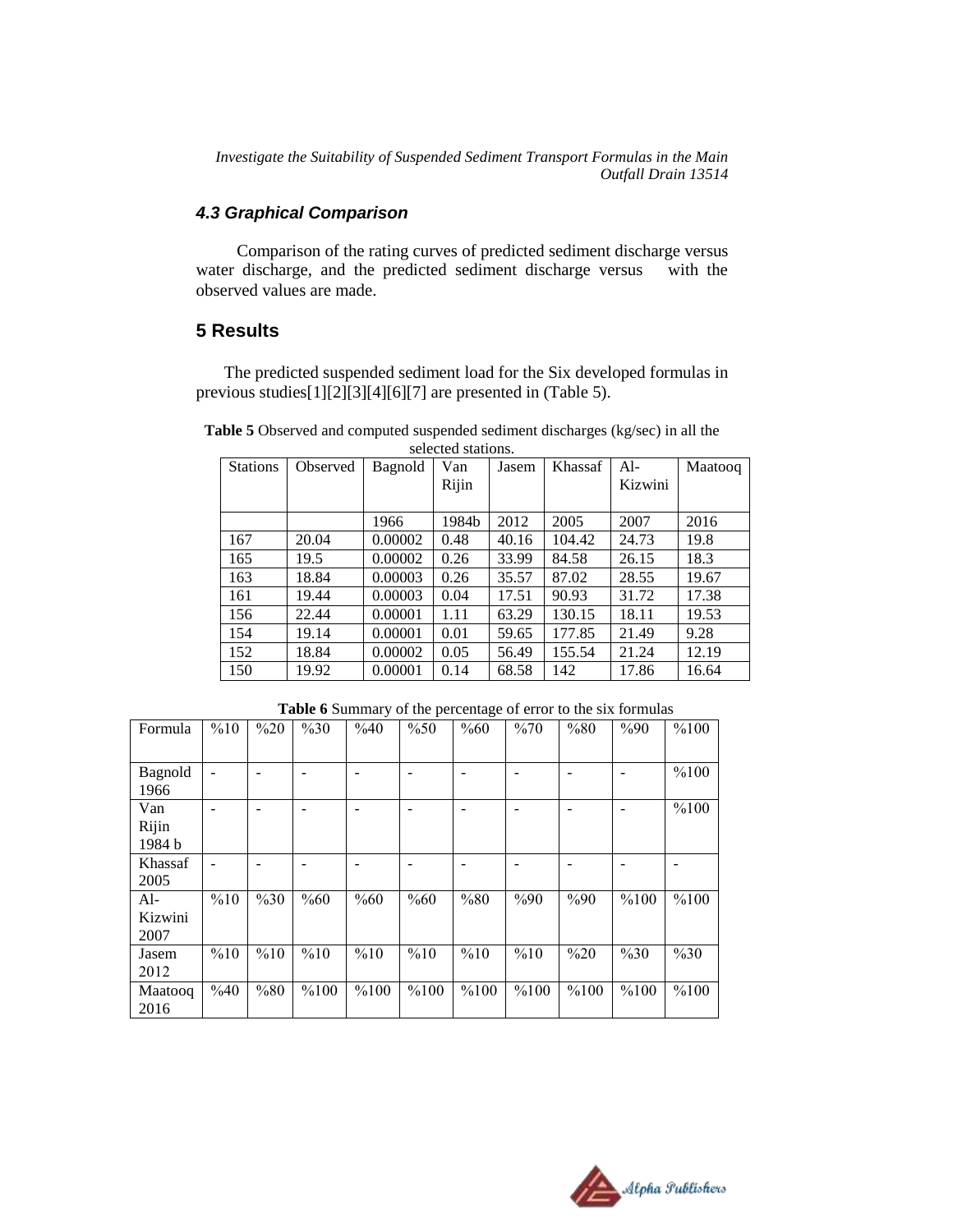#### *13515 Hayder Abdulameer Al-Thamiry et al*

Percent error is an indicator of how the possible values may deviate from the "exact" value the use of a value with a specific percent error in measurement is the judgment of the user. The result of the comparisons is shown in (Table 6).

To choose the best formula to predicted sediment discharge, the comparison is listed in (Table 7).

**Table 7** Comparison between the measured and computed suspended load by using Mean normalized error

| Formula    | <b>Bagnold</b><br>1966 | Van<br>Riiin | Khassaf<br>2005 | $Al-$<br>Kizwini    | Jasem<br>2012      | Maatoog<br>2016 |
|------------|------------------------|--------------|-----------------|---------------------|--------------------|-----------------|
|            |                        | 1984 b       |                 | 2007                |                    |                 |
| <b>MNE</b> | $\frac{9}{99.90}$      | $\%96.80$    | 9%809.1         | $\frac{9}{6}\%62.8$ | $\frac{9}{224.30}$ | %11.70          |

Three intervals are used to represent the discrepancy ratio in a schedule (0.75-1.25), (0.5-1.5), and (0.25-1.75). The results demonstrate that Maatooq 2016 formulae having a discrepancy ratio of 1.0 which mean that it is the best formulae to predict sediment load of MOD as shown in (Table 8). The comparison of the suitability of the selected six formulas with the measurements of sediment discharge in MOD within the study area showed that the results were a fairly good agreement with the observed values for [7][4] with discripency ratio of 1.0 and 0.7 respectivily. Also, The comparison showed that the results were overestimated for [3][6], while [2][1] formulas shows under estimated values, this fluctuation in predicted value could be attributed to the variance in the properties of the study area for the derived formulas such velocity and particle size.

In [3][6]made the study to their area with higher  $d_{50}$  than that in MOD, while [2][1]derived their formulas depending on higher velocities than that in the MOD.

| Formula             | $0.75 - 1.25$ | $0.5 - 1.5$ | $0.25 - 1.75$ |
|---------------------|---------------|-------------|---------------|
|                     |               |             |               |
| Bagnold 1966        |               |             |               |
| Van Rijin<br>1984 b |               |             |               |
| Khassaf 2005        |               |             |               |
| Al-Kizwini<br>2007  | 60%           | 70%         | 90%           |

**Table 8** Comparison using discrepancy ratio

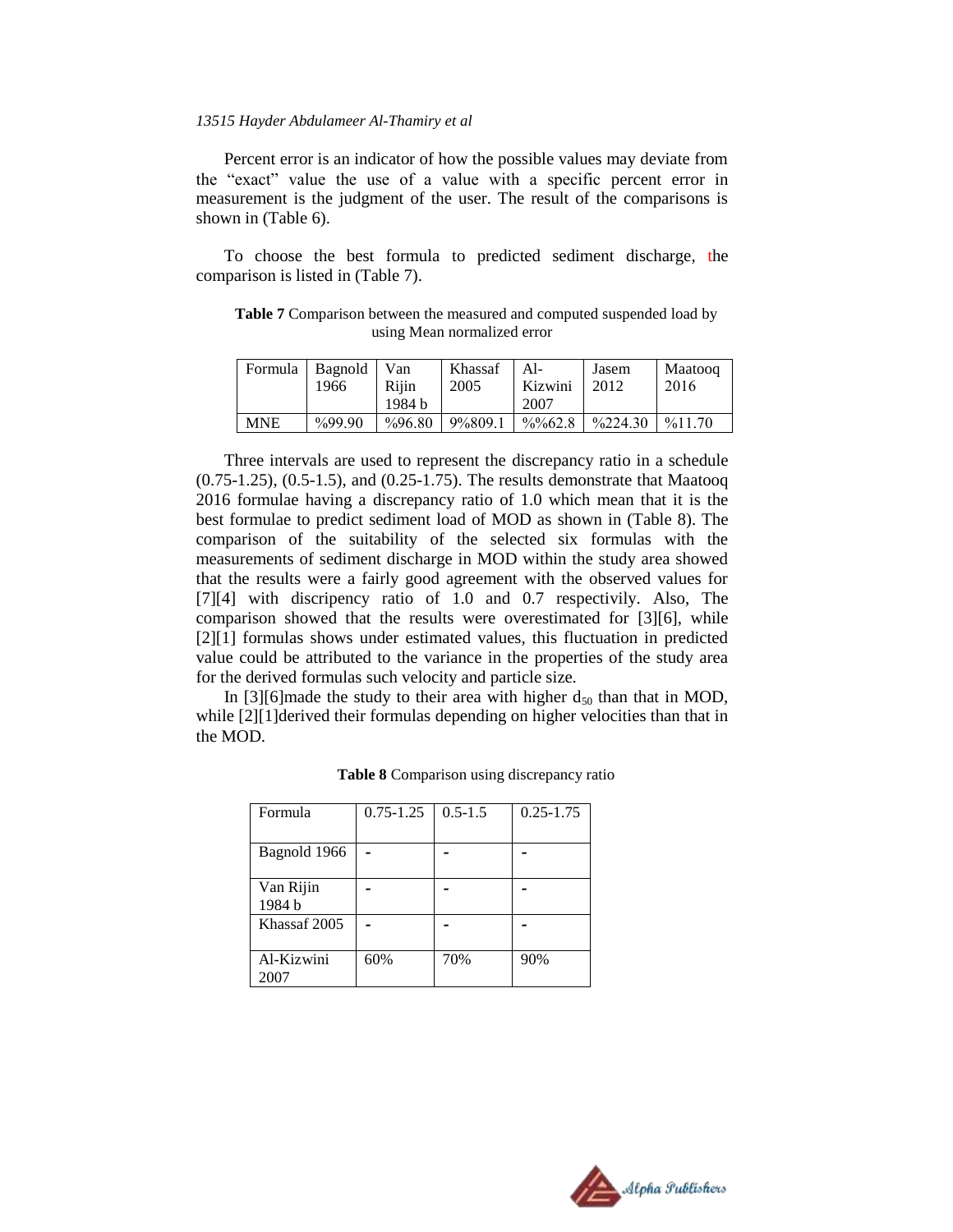*Investigate the Suitability of Suspended Sediment Transport Formulas in the MainOutfall Drain 13516*

| Jasem2012       | %10  | %10  | %10  |
|-----------------|------|------|------|
| Maatoog<br>2016 | 100% | 100% | 100% |

Figure 4 were made to clarify the variation in value for each six developed formulas [1][2][3][4][6][7]comparing with the observed value while the Figure 5 and Figure 6 were made to clarify how close is the predicted value to the observed.



**Figure 4** Suspended sediment discharges against water discharge in MOD by using the the six equations



**Figure 5** Predicted sediment discharges plotted against observed sediment discharges in MOD for [1][2][4][7] formulas.

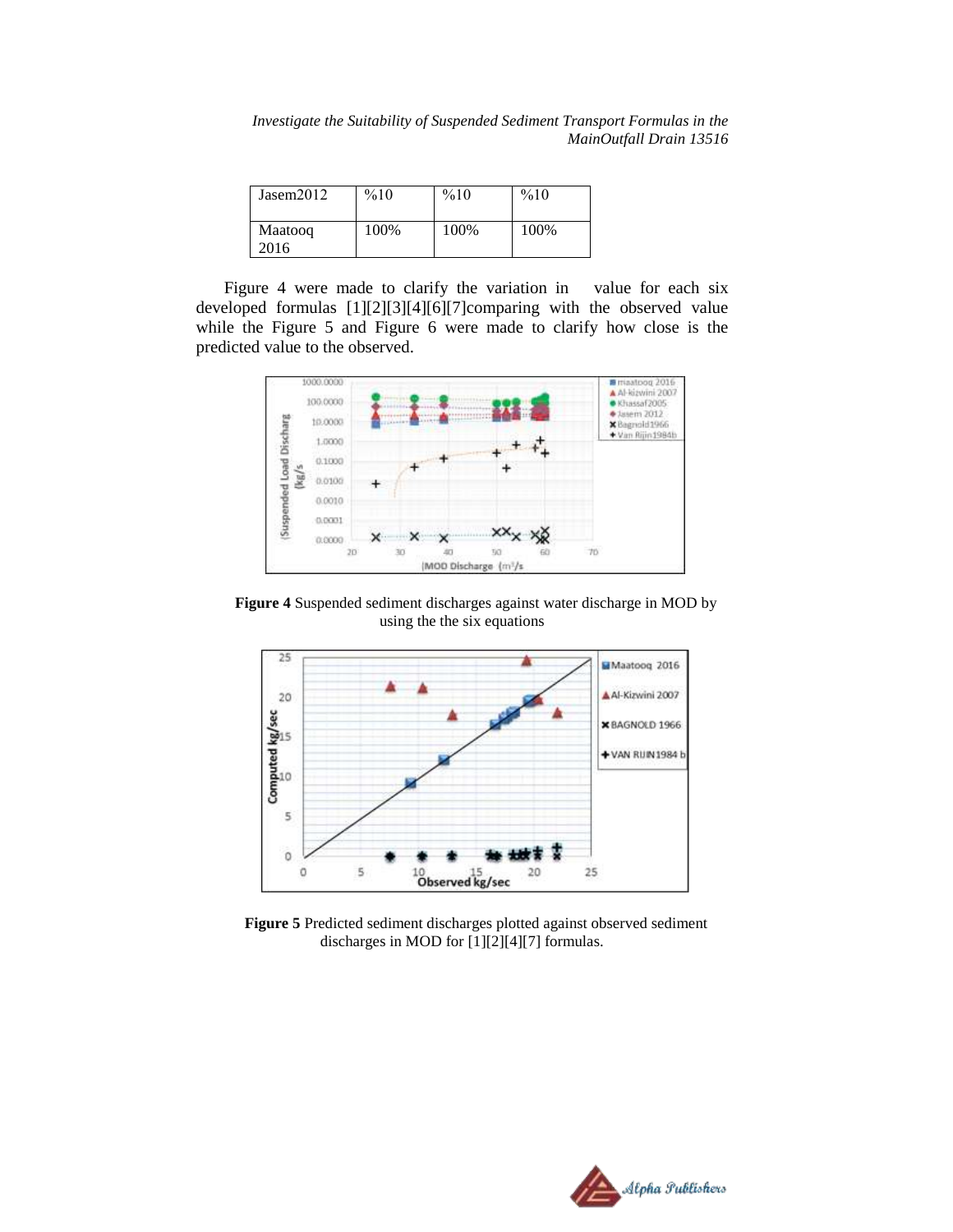

**Figure 6** Predicted sediment discharges plotted against observed sediment discharges in MOD for [3][6]

#### **6 Conclusion**

The suspended sediment discharge of MOD in study area can be predicted with reasonable amount by[7] gives a clear convergence to the measured values in MOD.

#### **References**

- [1]L.C.van, Rijn., "Principles of Sediment Transport in Rivers, Estuaries and Coastal Seas", AQUA Publications,1993.
- [2]R. A. Bagnold., "An approach to the sediment transport problem from general physics", Geol, Survey prof, 1996.
- [3]S.I. Khassaf., K. Z. Abde, Al-Rahman., "Sediment Transport Upstream of Reservoir of Haditha Dam", Journal of Engineering and Substainable Development, Vol.9, no.4, pp.45-66, 2005.
- [4]M. J. Al-Kizwini., S. I. Khassaf., A. H. Bahjat., "Evaluation of Sediment Transport in Kirkuk Irrigation Channel", Eng. & Technology Journal, Vol.25, no.3, pp.349-357, 2007.
- [5]R.L.Scheaffer., Madhuri, Mulekar., J.T.McClave., "Probability and Statistics for Engineer", Technometrics, Vol.37, no.2, 2010.
- [6] H. M. Jasem, Estimation of Sediment Quantity up stream of Al-Abbasiya Barrage in Euphrates River, MSc.Thesis, Department of Civil Engineering, University of Kufa, 2012.
- [7]J. S. Maatooq., H. A. Omran., H. K. Aliwe., "Empirical Formula for Estimation the Sediment Load in Shat AL-Gharaf River", Basrah Journal for Engineering Science,Vol.16, no.1, pp.38-41. 2016.

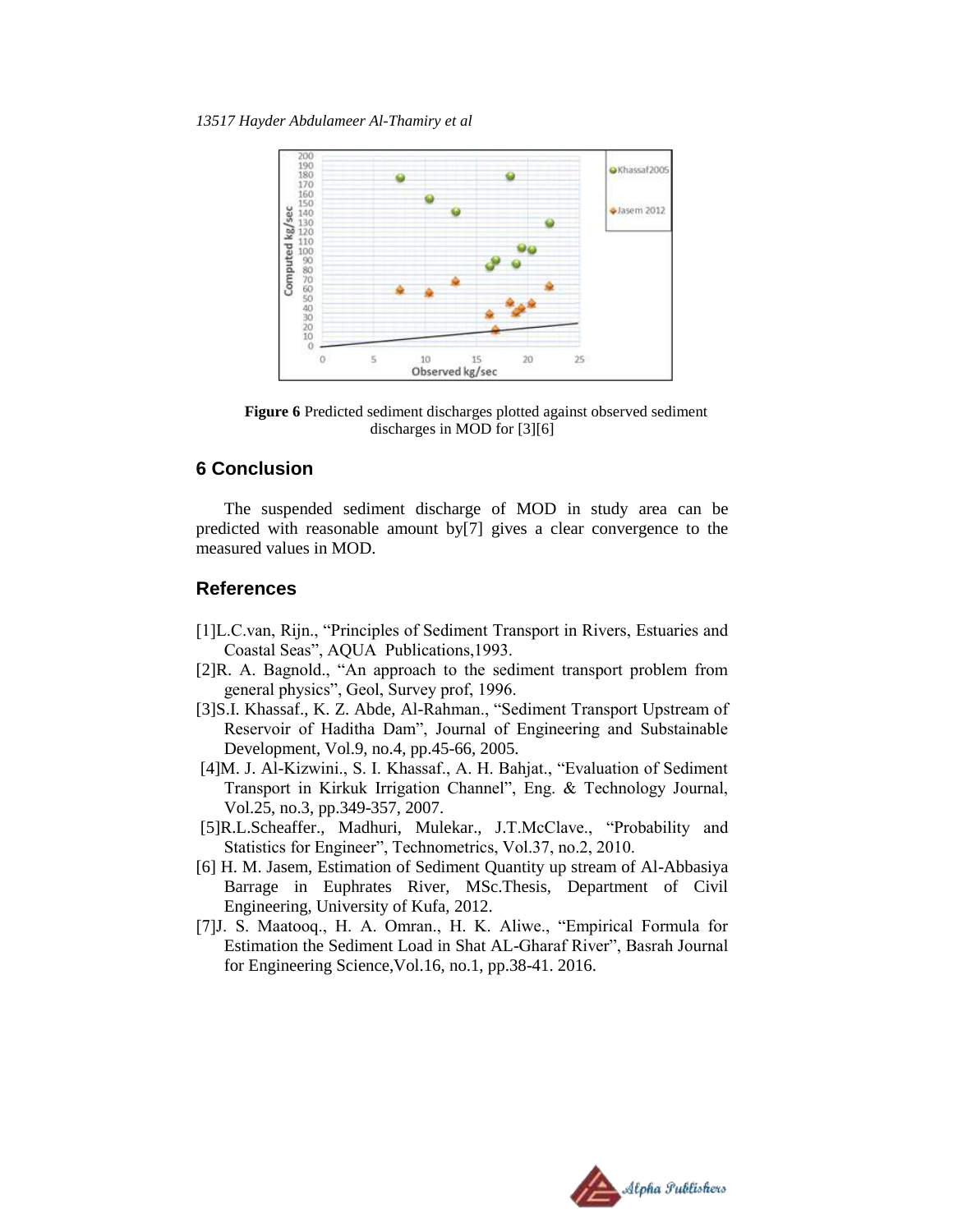*Investigate the Suitability of Suspended Sediment Transport Formulas in the Main Outfall Drain 13518*

- [8]Wei, X., Sauvage, S., Ouillon, S., Le, T. P.Q, Orange, D., Herrmann, M., Sánchez-Pérez, J. M., "A modelling-based assessment of suspended sediment transport related to new damming in the Red River basin from 2000 to 2013", Catena, Vol.197, 2021.
- [9]Casserly, C. M., Turner, J. N., O'Sullivan, J. J., Bruen, M., Bullock, C., Atkinson, S., Kelly-Quinn, M., "Effect of low-head dams on reach-scale suspended sediment dynamics in coarse-bedded streams", Journal of Environmental Management, Vol. 277, 2020.

### **Biographies**



**Mohammed S. Shamkhi** received his B.Sc. degree in Civil Engineering from University of Mosul, Iraq in 1988. He received his MSc. of Water Resorcess Engineering from University of Technology, Baghdad, Iraq in 2004. He received Ph.D. in Water Resources Engineering from Basra University, Iraq in the year 2015. His area of interests includes Hydraulic, Hydrology and Water and Wastewater Treatment.



**Hayder A. Al Thamiry** received his B.Sc. degree in Irrigation and Drainage Engineering from University of Baghdad, Iraq in 1994. He received his MSc. of Water Resorcess Engineering from University of Baghdad, Baghdad, Iraq in 1997. He received Ph.D. in Water Resources Engineering from Baghdad University, Iraq in the year 2004. His area of interests includes Hydraulic, Ground water, Hydrology and Water treatment.